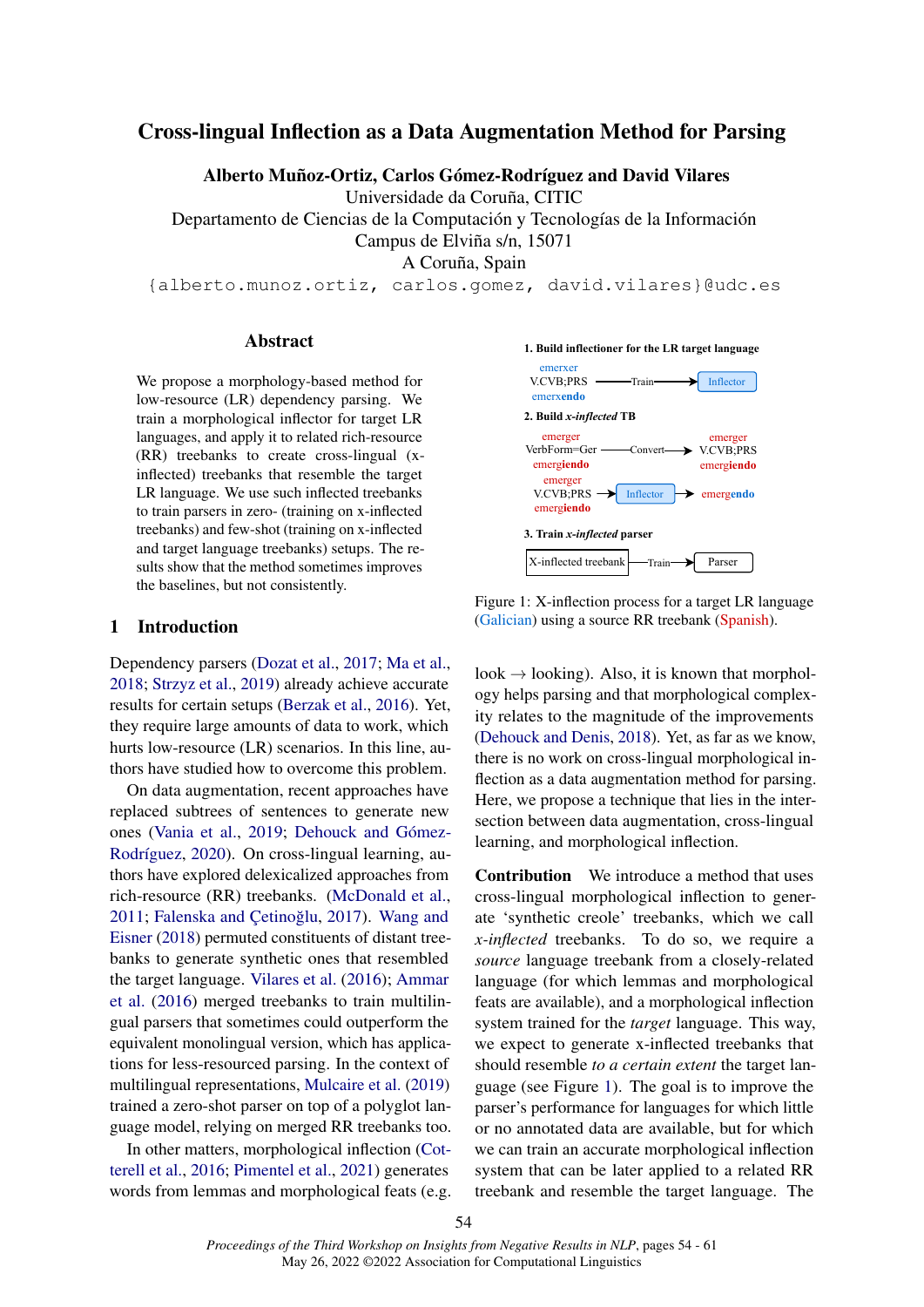code is available at https://github.com/ amunozo/x-inflection.

# 2 Preliminaries

We now describe the basics of our work:

Datasets We use UniMorph (UM; McCarthy et al., 2020) for morphology and Universal Dependencies (UD; Zeman et al., 2020)

Key concepts We call *inflector* a morphological system that produces a word form from an input lemma and a set of morphological feats in a given language. We call *target UD treebank* each of the LR treebanks where we test our approach. We call *source UD treebanks* the RR treebanks related to a target LR treebank, used to create a cross-lingual inflected treebank, aka *x-inflected treebank*, which results from applying an inflector over the lemmas and feats of a source UD treebank.

#### 3 X-inflection as data augmentation

Character-level models, such as the ones used for morphological inflection, identify shared morphemes across languages with overlapping alphabets (Lee et al., 2017; Vania, 2020). Thus, if two languages share a significant amount of lemmas, n-grams or inflections, an inflector for the first language could maybe produce noisy-but-useful inflected forms for lemmas and feats available for the second language. We hypothesize that this idea can be used for syntactic data augmentation in LR scenarios. Under the assumption that an inflector is available for our target LR language (easier than annotating syntactic data), we could use it to transform a related RR treebank, obtaining silver syntactic data that, despite lexical and grammatical imperfections, could help boost performance.

Our method consists of three steps: (i, §3.1) training an inflector for a given target language using UM data, (ii, §3.2) *x-inflecting* the source UD treebank, cross-lingually applying the inflector trained in (i), and (iii, §3.3) training the *x-inflected* parsers. We summarized the process in Figure 1.

#### 3.1 Building the inflectors

We train the inflectors using the Wu et al. (2018) model, and leave all the hyperparameters at their default value. It is a seq2seq model that uses a hard monotonic attention mechanism to identify what parts of the input the model should focus on to generate the correct output string. It offers a good

trade-off between speed and accuracy, compared with other alternatives that we tested in early experiments (Wu et al., 2021). We train the models on UM data, and for each language, we shuffle and split it 80-10-10 for the training, development and test sets (so lemmas are distributed)<sup>1</sup>.

### 3.2 Building the *x-inflected* treebanks

This step requires to: (i) transform the feats column of the source UD treebank into a readable format by the inflector (i.e., UM format), to then (ii) apply the inflector to generate the x-inflected word forms, and (iii) format the output into an x-inflected treebank (i.e., going back to the UD format).

Transform UD feats into UM feats To x-inflect the source treebank, we first need to convert the morphological feats of the UD treebanks to the UM schema, using the converter by McCarthy et al. (2018).

In early experiments, we also trained inflectors directly on UD feats (following §3.1), but the results showed that x-inflected parsers trained this way performed worse, so we discarded it.

More specifically, the selected converter creates a mapping between both schemata. Yet, annotation errors and missing values in both schemata, together with disagreements between them, makes the process non-trivial. To counteract this, the approach introduces a language-dependent postediting process, which consists in an iterative process that analyzes those forms and lemmas present both in UD and UM, comparing their annotations, and creating rules to refine the mappings between schemata. However, this extra refinement process is only available for some languages.

X-inflecting treebanks The lemmas and UMtransformed feats of the source UD treebank are sent to the target LR language inflector. The xinflection is not applied to all elements, only to those lemmas of the source UD treebank whose part-of-speech is contained in the UM data of our target language (e.g., verbs or nouns, see details in Appendix A). Then, these x-inflected forms replace the original forms in the source UD treebank.

### 3.3 Training the *x-inflected* parsers

We train the parsers with a graph-based (GB) model (Dozat et al., 2017). It contextualizes words with

<sup>&</sup>lt;sup>1</sup>For languages containing files for different dialects (e.g. Livvi), we concatenated all the forms prior to splitting.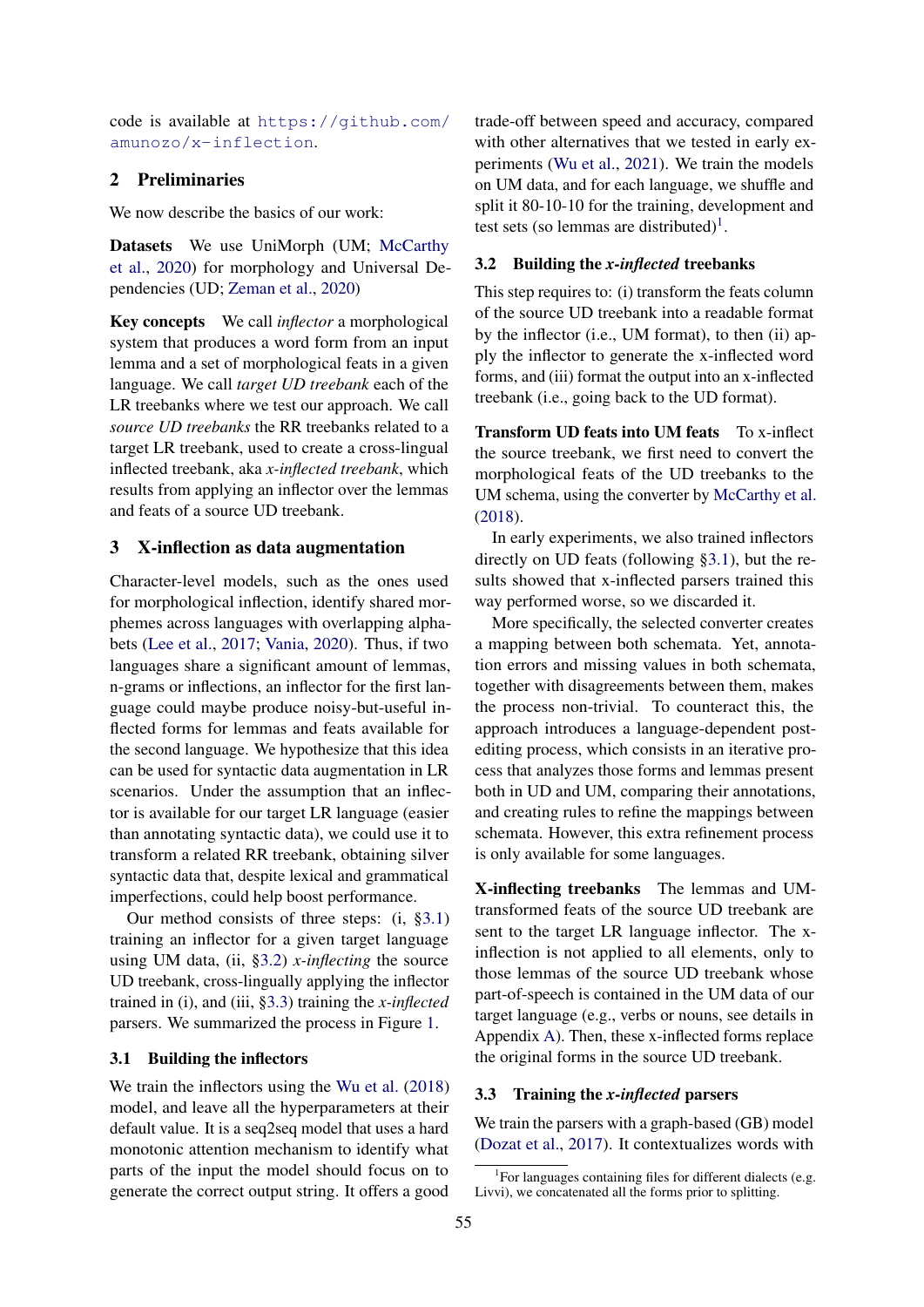| Group               | LR         | ISO RR |                                               |
|---------------------|------------|--------|-----------------------------------------------|
| Iberian             | Galician   | glg    | Spanish, Catalan, Portuguese                  |
| N. Germanic Faroese |            |        | fao Norwegian (nb), Norwegian (nn),           |
|                     |            |        | Swedish, Icelandic, Danish                    |
| Finno-Ugric         | Hungarian  |        | hun Finnish, Estonian                         |
| <b>West Slavic</b>  | Czech      |        | ces Polish, Slovak                            |
| South Slavic        | Slovenian  | slv    | Bulgarian, Croatian, Serbian                  |
| Romance             | Latin      | lat    | Spanish, Romanian, French, Catalan, Italian   |
| <b>Baltic</b>       | Lithuanian | lit    | Latvian                                       |
| Celtic              | Welsh      |        | cym Irish, Scottish Gaelic                    |
| Finnic              | Livvi      |        | olo Finnish, Estonian                         |
|                     |            |        | Finno-Permic North Sami sme Finnish, Estonian |

Table 1: LR and RR languages used in our experiments. Some LR treebanks come from RR languages (Czech, Latin) to have more samples.

bidirectional LSTMs (Hochreiter and Schmidhuber, 1997) and computes head and dependent representations for each word. Then, a biaffine transformation of such vectors is used to find the highest scoring parse tree. We also study a sequence labeling (SL) parser (Strzyz et al., 2019) as a lower bound. This parser can be seen as a vanilla biL-STM that only needs softmaxes (instead of a biaffine attention module) to predict syntactic labels, using 2-planar encodings (Strzyz et al., 2020), that are naturally decoded into to a dependency tree and work more robustly on low-resource setups (Muñoz-Ortiz et al., 2021).

### 4 Experiments

We test both (i, §4.1) zero-shot and (ii, §4.2) fewshot setups. For evaluation, we use unlabeled (UAS) and labeled attachment scores (LAS). Appendix E reports the hardware and costs.

Data We use 10 LR and 21 RR treebanks. Although our method can be applied to any pair of treebanks, the availability of UM and UD resources (in the sense of having LR languages in UM and related RR languages in UD) restricts our empirical analysis to Indo-European and Uralic languages (see Table 1). Yet, we have reasonable diversity and degrees of morphological inflection. For our empirical analysis, we use a relaxed definition of the concept LR for Czech and Latin (as the treebanks used are LR but there are RR treebanks for them in UD), and of the concept RR for Scottish Gaelic (as the treebank used is larger than the Welsh one but not RR). See Appendix B for the details.

### 4.1 Experiment 1: Zero-shot setup

We test if our method improves parsing accuracy under the assumption that there is no available training data in the target language, but there is an UD treebank for a related language, and enough UM



Figure 2: Score differences between x-inflected versions using different source treebanks and the baseline, for both sequence labeling  $(+)$  and graph-based  $(x)$  parsers.



Figure 3: ∆UAS/LAS between the x-inflected models and the baseline for the sequence labeling (SL) and the graph-based (GB) parser.

data to train an inflector for the target language. Although the selected LR treebanks have a training set, we here do not use them, but we will in §4.2.

Setup For each target LR treebank, we first pair them with related source UD treebanks (from 1 to  $(5)^2$ , such that they all belong to the most restricted phylogenetic group for which UD data is available. We then train our x-inflected parsers and evaluate them on the corresponding target LR treebank. We compare the results against a baseline consisting in models trained on the source RR treebanks.

Results Figure 2 shows the results for the zeroshot setup (full results in Appendix C). The differences in performance are inconsistent: for some target LR treebanks the x-inflected models always obtain improvements, e.g. Livvi, for some others the models only obtain decreases, e.g. Slovenian, and for some others there is a mix, e.g. Faroese.

Figure 3 shows the distributions of LAS and UAS differences  $(\Delta)$  against the baseline versions. For the SL parser, the distribution is centered in 0,

<sup>2</sup>Depending on the resource availability in UM and UD.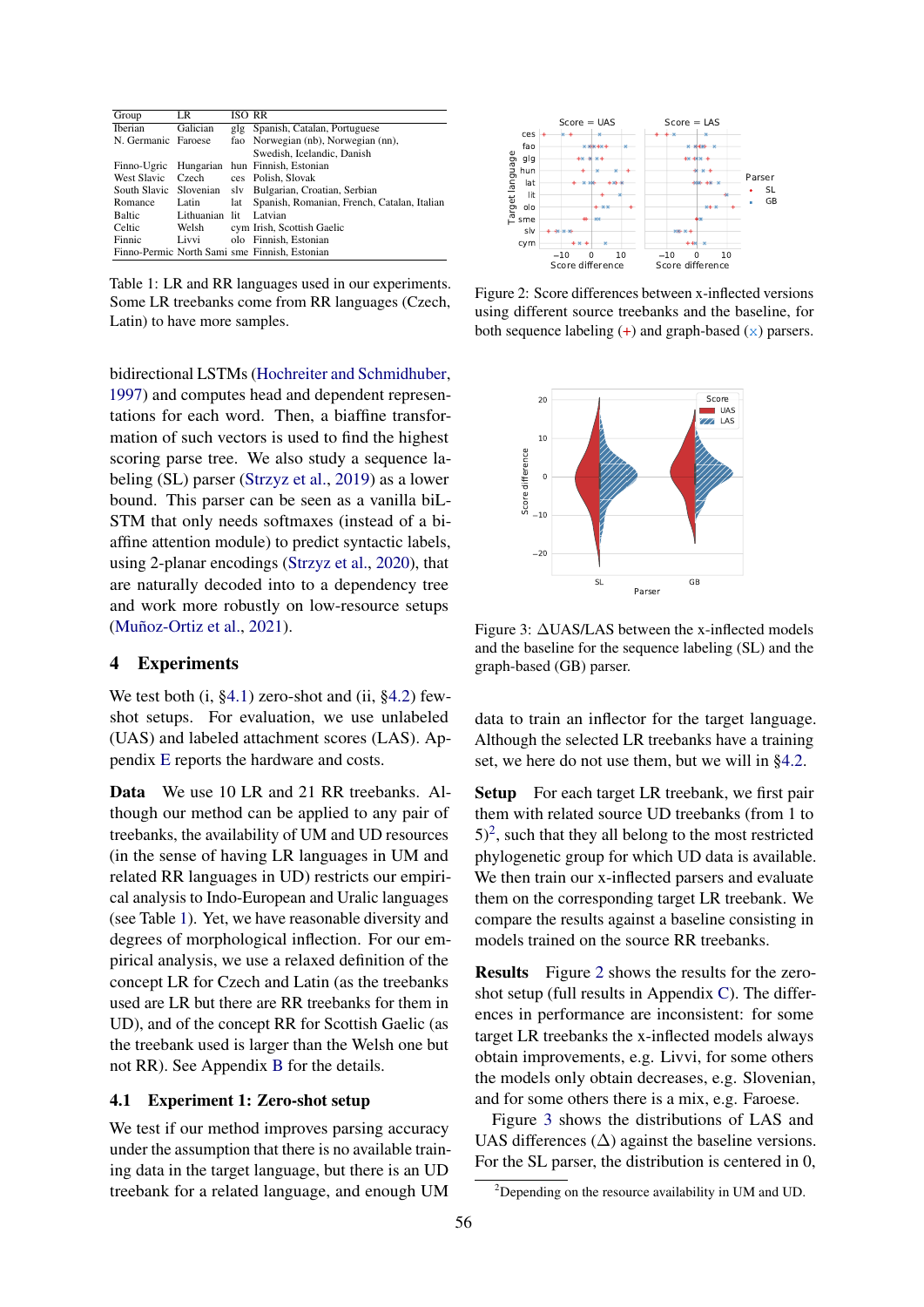with the occurrence of some extreme results. For the GB parser, we see less extreme results and a distribution centered slightly above 0. This suggests that our method could be more effective for the GB approach, but we do not have clear evidence.

To shed light on what factors might affect the results, Table 2 shows the Pearson correlation coefficient (PCC) of the LAS and UAS differences between the x-inflected models and the baselines; *with respect to* features such as the number of forms and lemmas seen in UM training data, feature and lemma overlap between the target and source UD treebanks, or the number of UD training sentences. Although small, the results show some correlations e.g. for the number of forms and lemmas of the UM data  $(0.3 - 0.5)$ .

|                                                                 | GB |  | SL.                            |  |
|-----------------------------------------------------------------|----|--|--------------------------------|--|
|                                                                 |    |  | UAS LAS UAS LAS                |  |
| # UM target language forms                                      |    |  | $0.31$ $0.34$ <b>0.49 0.47</b> |  |
| # UM target language lemmas                                     |    |  | $0.32$ $0.32$ $0.50$ $0.42$    |  |
| # UD source treebank training sents.                            |    |  |                                |  |
| % Morph. feats shared between treebanks -0.24 -0.24 -0.14 -0.06 |    |  |                                |  |
| % Lemmas shared between treebanks                               |    |  | $-0.35 -0.32 -0.20 -0.18$      |  |

Table 2: PCC of ∆LAS/UAS between the x-inflected models and the baselines vs different dimensions. Bold numbers represents p-values  $< 0.05$ .

## 4.2 Experiment 2: Few-shot setup

Experiment 1 did not show consistent improvements. However, we question whether the reason for our x-inflected models not consistently improving over the baseline could be that having some annotated data in the target language would help better guide the learning process, or that we are simply not taking advantage of x-inflecting more than one language treebank. In this line, previous studies have shown that training on harmonized treebanks, i.e. treebanks with the same annotation guidelines but coming from different languages, could improve performance over the corresponding monolingual model (Vilares et al., 2016), which has applications to less-resourced languages (Ammar et al., 2016).

Setup To test this, we train models on many xinflected treebanks and evaluate them on the corresponding target LR test sets. Here, we also consider merging the available training data for the target LR language, to have a better understanding of how our approach behaves in few-shot setups. Particularly, we combine all the x-inflected treebanks from the phylogenetic groups described for the previous experiment (see again Table 1), instead of training



Figure 4: ∆LAS between the models trained on the original and x-inflected groups *with respect to* the model trained on the LR treebank, for both parsers. UAS shows the same tendency as seen in Appendix D.

separate models for each one. We compare the performance against two baselines: (i) models trained on the target LR language training set, and (ii) models trained on a merged training treebank composed of the training set of the target LR treebank and the original training sets of the source treebanks of the related languages (but without x-inflecting them).

Results Figure 4 shows the LAS differences between the merged original and x-inflected models *with respect to the* models that are only trained on data coming from the target LR language (UAS results in Appendix D). For the GB parser, all models trained on merged (original or x-inflected) treebanks perform better than their counterparts trained only on the LR treebank, suggesting that adding data from similar languages helps the parsers. However, merging non-x-inflected treebanks sometimes outperforms merging x-inflected treebanks (e.g. Livvi, Lithuanian, and Latin). For the SL parser merging treebanks is not always beneficial compared to training only on the LR training set. We see that the models trained on harmonized (original or x-inflected) treebanks improve only half of the times. Yet, we see some interesting patterns. For instance, when the x-inflection benefits a sequencelabeling model, it also benefits the graph-based one for the same merged treebank, and *vice versa*. Overall, merging x-inflected treebanks is the best option for 6 out of 10 models, although in many cases the differences are small.

### 5 Discussion

The results show that the proposed method is able to improve parsing results for some treebank pairs under both zero- and few-shot setups, but it also obtains decreases for other pairs. Due to the high number of factors involved, we were unable to clearly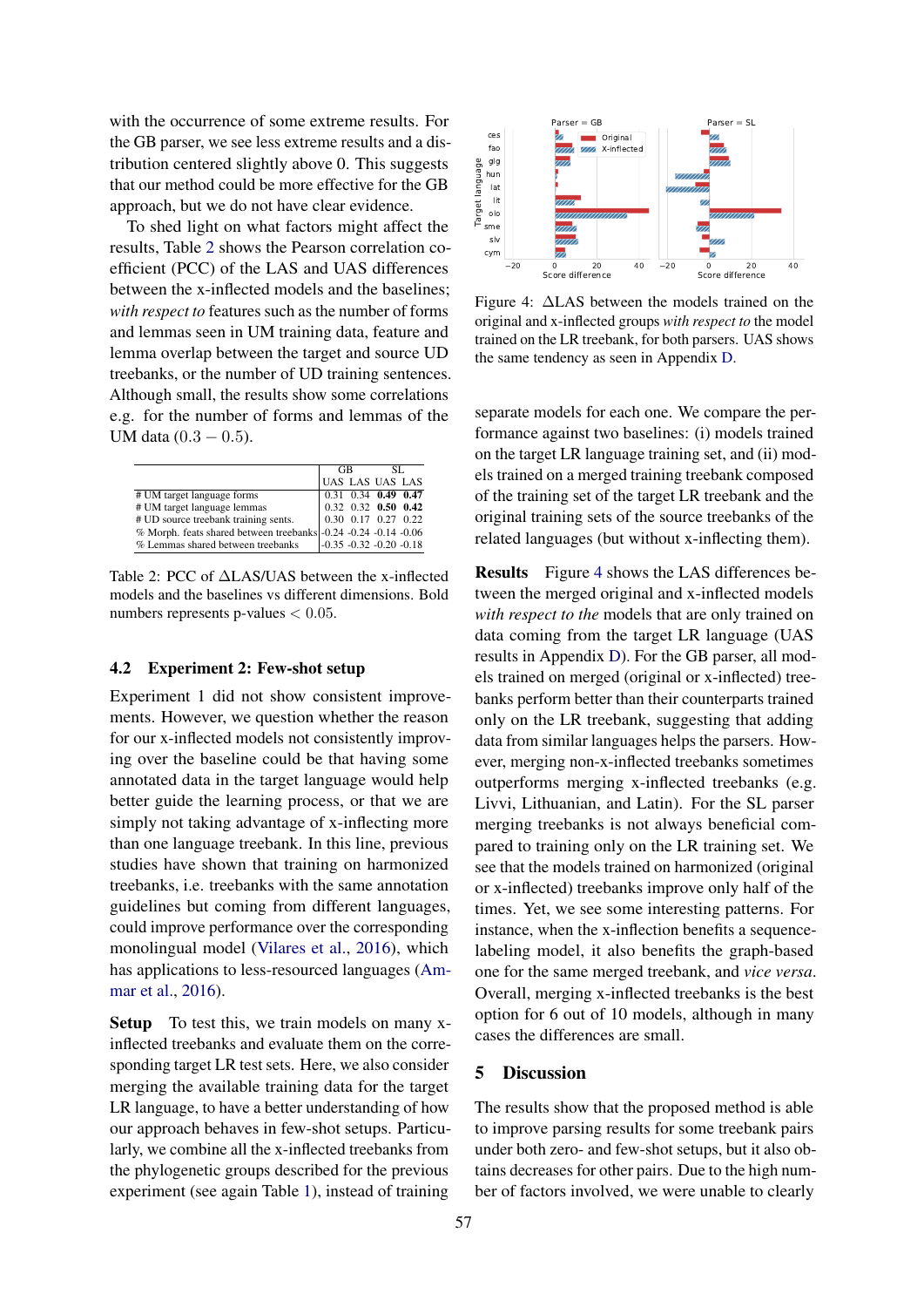isolate those that are beneficial and those that are harmful. However, we identified some reasons that could partially explain the behaviour of the method:

- PCCs from Table 2 show that having more UM data is beneficial to obtain better parsing performance, so better inflectors create better x-inflected treebanks.
- Conversion between UM and UD schemata is non-trivial and dependent on the language pair (see McCarthy et al. (2018) for a detailed analysis), and thus incorrect feature conversions could express different morphological information and mislead the parser.
- Although both UD and UM aim to follow a universal annotation schema, not all languages are annotated exactly in the same way, expressing similar morphological phenomena with slightly different features or omitting some of them. Therefore, even when the conversion between schemata is correct, the annotation discrepancies between languages may confuse the inflector, which again, would output a word whose form would express different morphological information than the original form.

# 6 Conclusion

By cross-inflecting a rich-resource UD treebank using an inflector from a low-resource related language, we can obtain silver, syntactically annotated data to train dependency parsers. Although containing noise and grammatical imperfections, we aimed to test whether the approach could boost performance. The results show that it is possible to obtain improvements (but also decreases) both for zero- and few-shot setups.

About this, we could not clearly identify what aspects make the approach succeed or fail. Although we identified moderate correlations between scores and the amount of available UM data for the target language, we hypothesize that other aspects that are hard to measure could be playing a role: (i) incorrect/incomplete feature conversion from UM to UD schemata that might make the cross-lingual inflections carry different information that the inflections in the original language, or (ii) unknown input features for a given inflector due to differences in exhaustiveness between the UM and UD annotations.

## Acknowledgements

This work is supported by a 2020 Leonardo Grant for Researchers and Cultural Creators from the  $FBBVA$ ,<sup>3</sup> as well as by the European Research Council (ERC), under the European Union's Horizon 2020 research and innovation programme (FASTPARSE, grant agreement No 714150). The work is also supported by ERDF/MICINN-AEI (SCANNER-UDC, PID2020-113230RB-C21), by Xunta de Galicia (ED431C 2020/11), and by Centro de Investigación de Galicia "CITIC" which is funded by Xunta de Galicia, Spain and the European Union (ERDF - Galicia 2014–2020 Program), by grant ED431G 2019/01.

#### References

- Waleed Ammar, George Mulcaire, Miguel Ballesteros, Chris Dyer, and Noah A. Smith. 2016. Many languages, one parser. *Transactions of the Association for Computational Linguistics*, 4:431–444.
- Yevgeni Berzak, Yan Huang, Andrei Barbu, Anna Korhonen, and Boris Katz. 2016. Anchoring and agreement in syntactic annotations. In *Proceedings of the 2016 Conference on Empirical Methods in Natural Language Processing*, pages 2215–2224, Austin, Texas. Association for Computational Linguistics.
- Ryan Cotterell, Christo Kirov, John Sylak-Glassman, David Yarowsky, Jason Eisner, and Mans Hulden. 2016. The sigmorphon 2016 shared task—morphological reinflection. In *Proceedings of the 14th SIGMORPHON Workshop on Computational Research in Phonetics, Phonology, and Morphology*, pages 10–22.
- Mathieu Dehouck and Pascal Denis. 2018. A framework for understanding the role of morphology in Universal Dependency parsing. In *Proceedings of the 2018 Conference on Empirical Methods in Natural Language Processing*, pages 2864–2870, Brussels, Belgium. Association for Computational Linguistics.
- Mathieu Dehouck and Carlos Gómez-Rodríguez. 2020. Data augmentation via subtree swapping for dependency parsing of low-resource languages. In *Proceedings of the 28th International Conference on Computational Linguistics*, pages 3818–3830, Barcelona, Spain (Online). International Committee on Computational Linguistics.
- Timothy Dozat, Peng Qi, and Christopher D. Manning. 2017. Stanford's graph-based neural dependency parser at the CoNLL 2017 shared task. In *Proceedings of the CoNLL 2017 Shared Task: Multilingual*

<sup>&</sup>lt;sup>3</sup>FBBVA accepts no responsibility for the opinions, statements and contents included in the project and/or the results thereof, which are entirely the responsibility of the authors.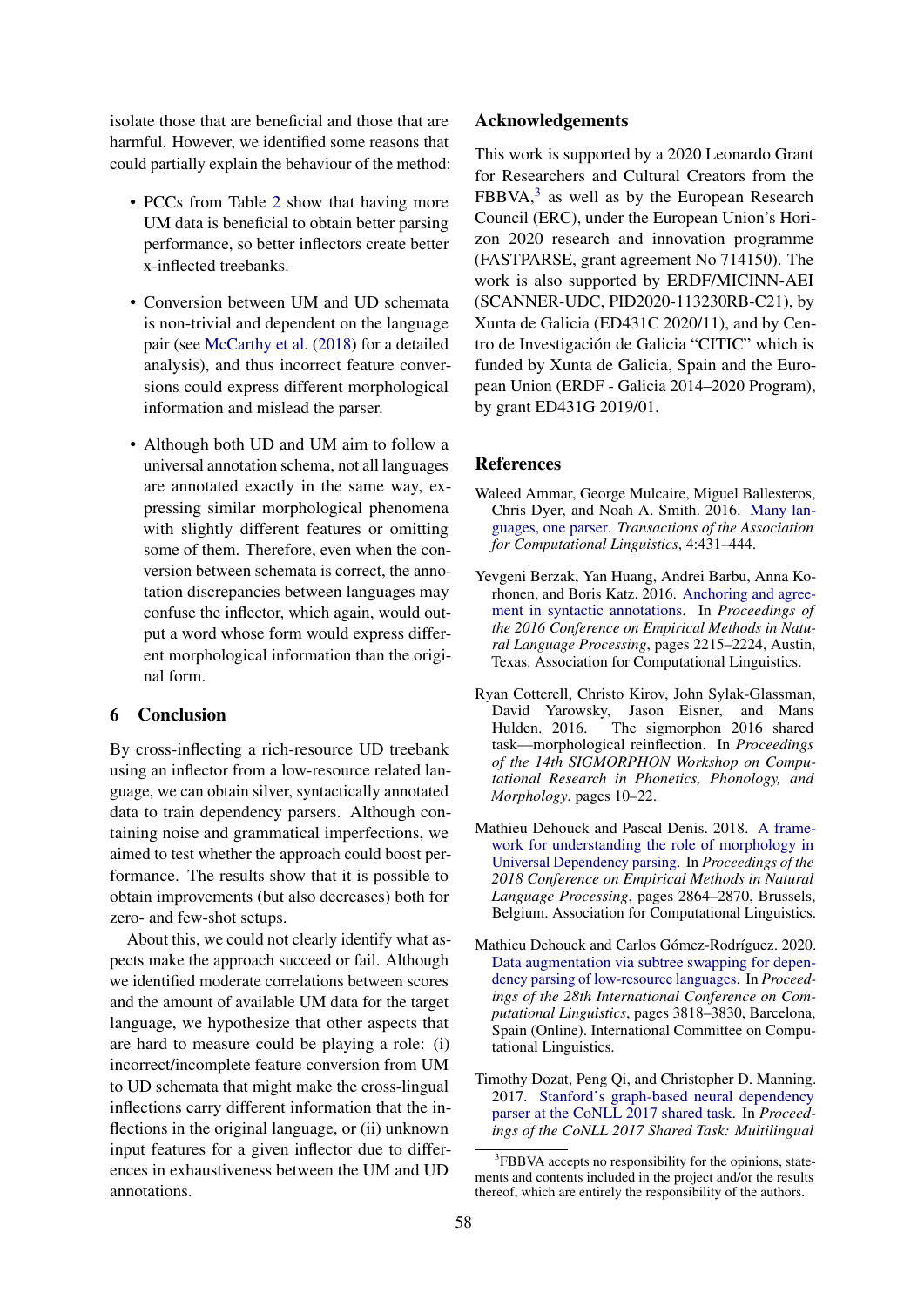*Parsing from Raw Text to Universal Dependencies*, pages 20–30, Vancouver, Canada. Association for Computational Linguistics.

- Agnieszka Falenska and Özlem Çetinoğlu. 2017. Lexicalized vs. delexicalized parsing in low-resource scenarios. In *Proceedings of the 15th International Conference on Parsing Technologies*, pages 18–24, Pisa, Italy. Association for Computational Linguistics.
- Sepp Hochreiter and Jürgen Schmidhuber. 1997. Long short-term memory. *Neural computation*, 9(8):1735– 1780.
- Jason Lee, Kyunghyun Cho, and Thomas Hofmann. 2017. Fully character-level neural machine translation without explicit segmentation. *Transactions of the Association for Computational Linguistics*, 5:365– 378.
- Xuezhe Ma, Zecong Hu, Jingzhou Liu, Nanyun Peng, Graham Neubig, and Eduard Hovy. 2018. Stackpointer networks for dependency parsing. In *Proceedings of the 56th Annual Meeting of the Association for Computational Linguistics (Volume 1: Long Papers)*, pages 1403–1414, Melbourne, Australia. Association for Computational Linguistics.
- Arya D. McCarthy, Christo Kirov, Matteo Grella, Amrit Nidhi, Patrick Xia, Kyle Gorman, Ekaterina Vylomova, Sabrina J. Mielke, Garrett Nicolai, Miikka Silfverberg, Timofey Arkhangelskiy, Nataly Krizhanovsky, Andrew Krizhanovsky, Elena Klyachko, Alexey Sorokin, John Mansfield, Valts Ernštreits, Yuval Pinter, Cassandra L. Jacobs, Ryan Cotterell, Mans Hulden, and David Yarowsky. 2020. UniMorph 3.0: Universal Morphology. In *Proceedings of the 12th Language Resources and Evaluation Conference*, pages 3922–3931, Marseille, France. European Language Resources Association.
- Arya D. McCarthy, Miikka Silfverberg, Ryan Cotterell, Mans Hulden, and David Yarowsky. 2018. Marrying Universal Dependencies and Universal Morphology. In *Proceedings of the Second Workshop on Universal Dependencies (UDW 2018)*, pages 91–101. Association for Computational Linguistics.
- Ryan McDonald, Slav Petrov, and Keith Hall. 2011. Multi-source transfer of delexicalized dependency parsers. In *Proceedings of the 2011 Conference on Empirical Methods in Natural Language Processing*, pages 62–72, Edinburgh, Scotland, UK. Association for Computational Linguistics.
- Phoebe Mulcaire, Jungo Kasai, and Noah A. Smith. 2019. Low-resource parsing with crosslingual contextualized representations. In *Proceedings of the 23rd Conference on Computational Natural Language Learning (CoNLL)*, pages 304–315, Hong Kong, China. Association for Computational Linguistics.
- Alberto Muñoz-Ortiz, Michalina Strzyz, and David Vilares. 2021. Not all linearizations are equally data-

hungry in sequence labeling parsing. In *Proceedings of the International Conference on Recent Advances in Natural Language Processing (RANLP 2021)*, pages 978–988, Held Online. INCOMA Ltd.

- Tiago Pimentel, Maria Ryskinaì, Sabrina MielkeZ, Shijie WuZ Eleanor Chodroff, Brian LeonardB, Garrett Nicolaiá, Yustinus Ghanggo AteÆ, Salam Khalifaè, Nizar Habashè, Charbel El-KhaissiS, et al. 2021. Sigmorphon 2021 shared task on morphological reinflection: Generalization across languages. *SIGMOR-PHON 2021*, page 154.
- Michalina Strzyz, David Vilares, and Carlos Gómez-Rodríguez. 2019. Viable dependency parsing as sequence labeling. In *Proceedings of the 2019 Conference of the North American Chapter of the Association for Computational Linguistics: Human Language Technologies, Volume 1 (Long and Short Papers)*, pages 717–723, Minneapolis, Minnesota. Association for Computational Linguistics.
- Michalina Strzyz, David Vilares, and Carlos Gómez-Rodríguez. 2020. Bracketing encodings for 2-planar dependency parsing. In *Proceedings of the 28th International Conference on Computational Linguistics*, pages 2472–2484, Barcelona, Spain (Online). International Committee on Computational Linguistics.
- Clara Vania. 2020. *An examination of keystroke dynamics for continuous user authentication*. Ph.D. thesis, Queensland University of Technology.
- Clara Vania, Yova Kementchedjhieva, Anders Søgaard, and Adam Lopez. 2019. A systematic comparison of methods for low-resource dependency parsing on genuinely low-resource languages. In *Proceedings of the 2019 Conference on Empirical Methods in Natural Language Processing and the 9th International Joint Conference on Natural Language Processing (EMNLP-IJCNLP)*, pages 1105–1116, Hong Kong, China. Association for Computational Linguistics.
- David Vilares, Carlos Gómez-Rodríguez, and Miguel A. Alonso. 2016. One model, two languages: training bilingual parsers with harmonized treebanks. In *Proceedings of the 54th Annual Meeting of the Association for Computational Linguistics (Volume 2: Short Papers)*, pages 425–431, Berlin, Germany. Association for Computational Linguistics.
- Dingquan Wang and Jason Eisner. 2018. Synthetic data made to order: The case of parsing. In *Proceedings of the 2018 Conference on Empirical Methods in Natural Language Processing*, pages 1325–1337, Brussels, Belgium. Association for Computational Linguistics.
- Shijie Wu, Ryan Cotterell, and Mans Hulden. 2021. Applying the transformer to character-level transduction. In *Proceedings of the 16th Conference of the European Chapter of the Association for Computational Linguistics: Main Volume*, pages 1901–1907, Online. Association for Computational Linguistics.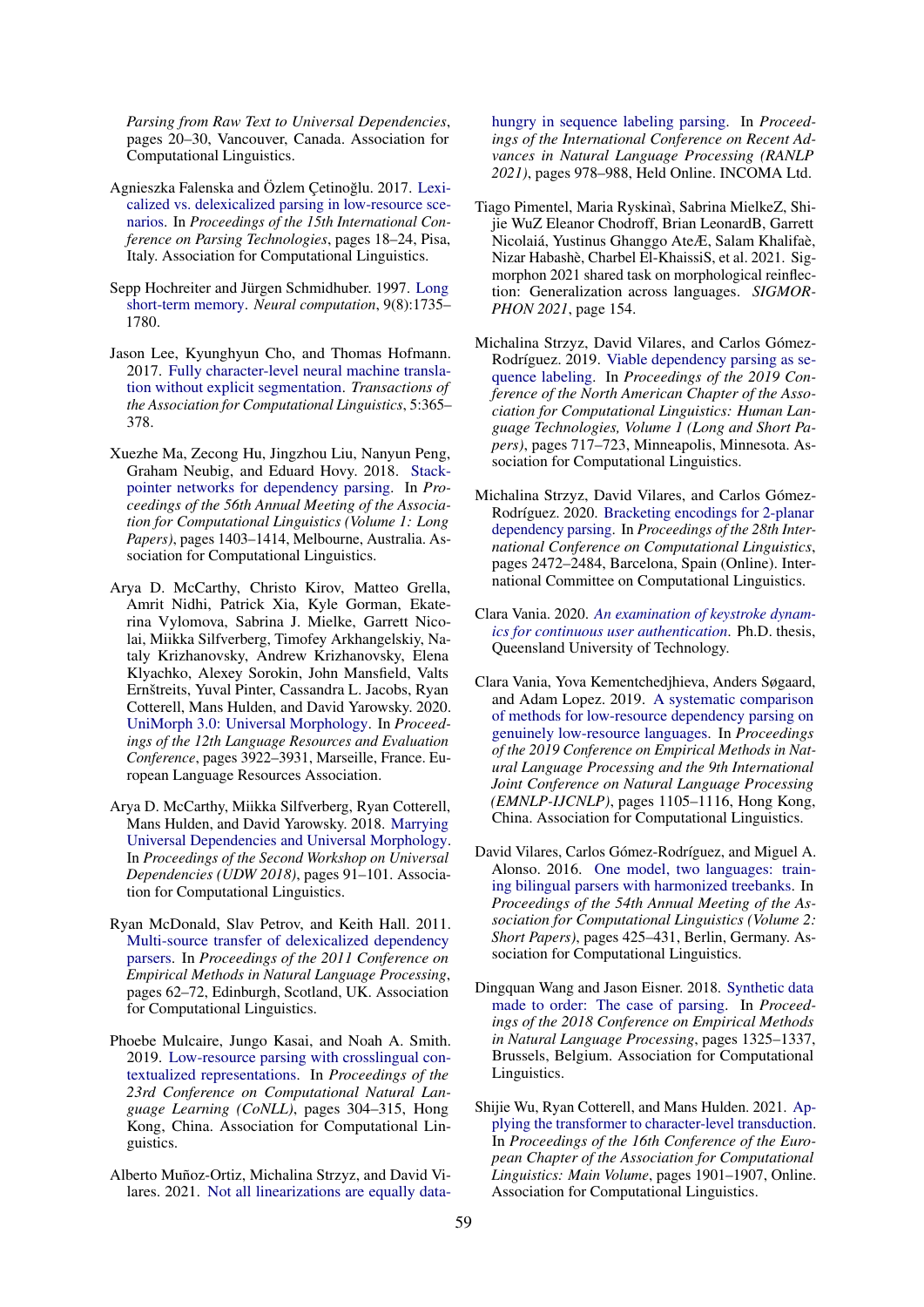- Shijie Wu, Pamela Shapiro, and Ryan Cotterell. 2018. Hard non-monotonic attention for character-level transduction. In *Proceedings of the 2018 Conference on Empirical Methods in Natural Language Processing*, pages 4425–4438, Brussels, Belgium. Association for Computational Linguistics.
- Daniel Zeman, Joakim Nivre, Mitchell Abrams, Elia Ackermann, Noëmi Aepli, Hamid Aghaei, Željko Agic, Amir Ahmadi, Lars Ahrenberg, Chika Kennedy ´ Ajede, Gabrielė Aleksandravičiūtė, Ika Alfina, Lene Antonsen, Katya Aplonova, Angelina Aquino, Carolina Aragon, Maria Jesus Aranzabe, Hórunn Arnardóttir, Gashaw Arutie, Jessica Naraiswari Arwidarasti, Masayuki Asahara, Luma Ateyah, Furkan Atmaca, Mohammed Attia, Aitziber Atutxa, Liesbeth Augustinus, Elena Badmaeva, Keerthana Balasubramani, Miguel Ballesteros, Esha Banerjee, Sebastian Bank, Verginica Barbu Mititelu, Victoria Basmov, Colin Batchelor, John Bauer, Seyyit Talha Bedir, Kepa Bengoetxea, Gözde Berk, Yevgeni Berzak, Irshad Ahmad Bhat, Riyaz Ahmad Bhat, Erica Biagetti, Eckhard Bick, Agne Bielinskiene, Kristín Bjarnadóttir, Rogier Blokland, Victoria Bobicev, Loïc Boizou, Emanuel Borges Völker, Carl Börstell, Cristina Bosco, Gosse Bouma, Sam Bowman, Adriane Boyd, Kristina Brokaitė, Aljoscha Burchardt, Marie Candito, Bernard Caron, Gauthier Caron, Tatiana Cavalcanti, Gülşen Cebiroğlu Eryiğit, Flavio Massimiliano Cecchini, Giuseppe G. A. Celano, Slavomír Čéplö, Savas Cetin, Özlem Çetinoglu, Fabricio Chalub, ˘ Ethan Chi, Yongseok Cho, Jinho Choi, Jayeol Chun, Alessandra T. Cignarella, Silvie Cinková, Aurélie Collomb, Çağrı Çöltekin, Miriam Connor, Marine Courtin, Elizabeth Davidson, Marie-Catherine de Marneffe, Valeria de Paiva, Mehmet Oguz Derin, Elvis de Souza, Arantza Diaz de Ilarraza, Carly Dickerson, Arawinda Dinakaramani, Bamba Dione, Peter Dirix, Kaja Dobrovoljc, Timothy Dozat, Kira Droganova, Puneet Dwivedi, Hanne Eckhoff, Marhaba Eli, Ali Elkahky, Binyam Ephrem, Olga Erina, Tomaž Erjavec, Aline Etienne, Wograine Evelyn, Sidney Facundes, Richárd Farkas, Marília Fernanda, Hector Fernandez Alcalde, Jennifer Foster, Cláudia Freitas, Kazunori Fujita, Katarína Gajdošová, Daniel Galbraith, Marcos Garcia, Moa Gärdenfors, Sebastian Garza, Fabrício Ferraz Gerardi, Kim Gerdes, Filip Ginter, Iakes Goenaga, Koldo Gojenola, Memduh Gökırmak, Yoav Goldberg, Xavier Gómez Guinovart, Berta González Saavedra, Bernadeta Griciūtė, Matias Grioni, Loïc Grobol, Normunds Grūzītis, Bruno Guillaume, Céline Guillot-Barbance, Tunga Güngör, Nizar Habash, Hinrik Hafsteinsson, Jan Hajič, Jan Hajič jr., Mika Hämäläinen, Linh Hà Mỹ, Na-Rae Han, Muhammad Yudistira Hanifmuti, Sam Hardwick, Kim Harris, Dag Haug, Johannes Heinecke, Oliver Hellwig, Felix Hennig, Barbora Hladká, Jaroslava Hlaváčová, Florinel Hociung, Petter Hohle, Eva Huber, Jena Hwang, Takumi Ikeda, Anton Karl Ingason, Radu Ion, Elena Irimia, Olájídé Ishola, Tomáš Jelínek, Anders Johannsen, Hildur Jónsdóttir, Fredrik Jørgensen, Markus Juutinen, Sarveswaran K, Hüner Kaşıkara, Andre Kaasen, Nadezhda Kabaeva, Syl-

vain Kahane, Hiroshi Kanayama, Jenna Kanerva, Boris Katz, Tolga Kayadelen, Jessica Kenney, Václava Kettnerová, Jesse Kirchner, Elena Klementieva, Arne Köhn, Abdullatif Köksal, Kamil Kopacewicz, Timo Korkiakangas, Natalia Kotsyba, Jolanta Kovalevskaitė, Simon Krek, Parameswari Krishnamurthy, Sookyoung Kwak, Veronika Laippala, Lucia Lam, Lorenzo Lambertino, Tatiana Lando, Septina Dian Larasati, Alexei Lavrentiev, John Lee, Phng Lê Hông, Alessandro Lenci, Saran Lertpra- ` dit, Herman Leung, Maria Levina, Cheuk Ying Li, Josie Li, Keying Li, Yuan Li, KyungTae Lim, Krister Lindén, Nikola Ljubešic, Olga Loginova, ´ Andry Luthfi, Mikko Luukko, Olga Lyashevskaya, Teresa Lynn, Vivien Macketanz, Aibek Makazhanov, Michael Mandl, Christopher Manning, Ruli Manurung, Cătălina Mărănduc, David Mareček, Katrin Marheinecke, Héctor Martínez Alonso, André Martins, Jan Mašek, Hiroshi Matsuda, Yuji Matsumoto, Ryan McDonald, Sarah McGuinness, Gustavo Mendonça, Niko Miekka, Karina Mischenkova, Margarita Misirpashayeva, Anna Missilä, Cătălin Mititelu, Maria Mitrofan, Yusuke Miyao, AmirHossein Mojiri Foroushani, Amirsaeid Moloodi, Simonetta Montemagni, Amir More, Laura Moreno Romero, Keiko Sophie Mori, Shinsuke Mori, Tomohiko Morioka, Shigeki Moro, Bjartur Mortensen, Bohdan Moskalevskyi, Kadri Muischnek, Robert Munro, Yugo Murawaki, Kaili Müürisep, Pinkey Nainwani, Mariam Nakhlé, Juan Ignacio Navarro Horñiacek, Anna Nedoluzhko, Gunta Nešpore-Berzkalne, Lng ¯ Nguyễn Thị, Huyền Nguyễn Thị Minh, Yoshihiro Nikaido, Vitaly Nikolaev, Rattima Nitisaroj, Alireza Nourian, Hanna Nurmi, Stina Ojala, Atul Kr. Ojha, Adédayo. Olúòkun, Mai Omura, Emeka Onwuegbuzia, Petya Osenova, Robert Östling, Lilja Øvrelid, Şaziye Betül Özateş, Arzucan Özgür, Balkız Öztürk Ba¸saran, Niko Partanen, Elena Pascual, Marco Passarotti, Agnieszka Patejuk, Guilherme Paulino-Passos, Angelika Peljak-Łapińska, Siyao Peng, Cenel-Augusto Perez, Natalia Perkova, Guy Perrier, Slav Petrov, Daria Petrova, Jason Phelan, Jussi Piitulainen, Tommi A Pirinen, Emily Pitler, Barbara Plank, Thierry Poibeau, Larisa Ponomareva, Martin Popel, Lauma Pretkalnina, Sophie Prévost, Prokopis Prokopidis, Adam Przepiórkowski, Tiina Puolakainen, Sampo Pyysalo, Peng Qi, Andriela Rääbis, Alexandre Rademaker, Taraka Rama, Loganathan Ramasamy, Carlos Ramisch, Fam Rashel, Mohammad Sadegh Rasooli, Vinit Ravishankar, Livy Real, Petru Rebeja, Siva Reddy, Georg Rehm, Ivan Riabov, Michael Rießler, Erika Rimkute, Larissa Ri- ˙ naldi, Laura Rituma, Luisa Rocha, Eiríkur Rögnvaldsson, Mykhailo Romanenko, Rudolf Rosa, Valentin Rosca, Davide Rovati, Olga Rudina, Jack Rueter, Kristján Rúnarsson, Shoval Sadde, Pegah Safari, Benoît Sagot, Aleksi Sahala, Shadi Saleh, Alessio Salomoni, Tanja Samardžić, Stephanie Samson, Manuela Sanguinetti, Dage Särg, Baiba Saulīte, Yanin Sawanakunanon, Kevin Scannell, Salvatore Scarlata, Nathan Schneider, Sebastian Schuster, Djamé Seddah, Wolfgang Seeker, Mojgan Seraji, Mo Shen, Atsuko Shimada, Hiroyuki Shirasu, Muh